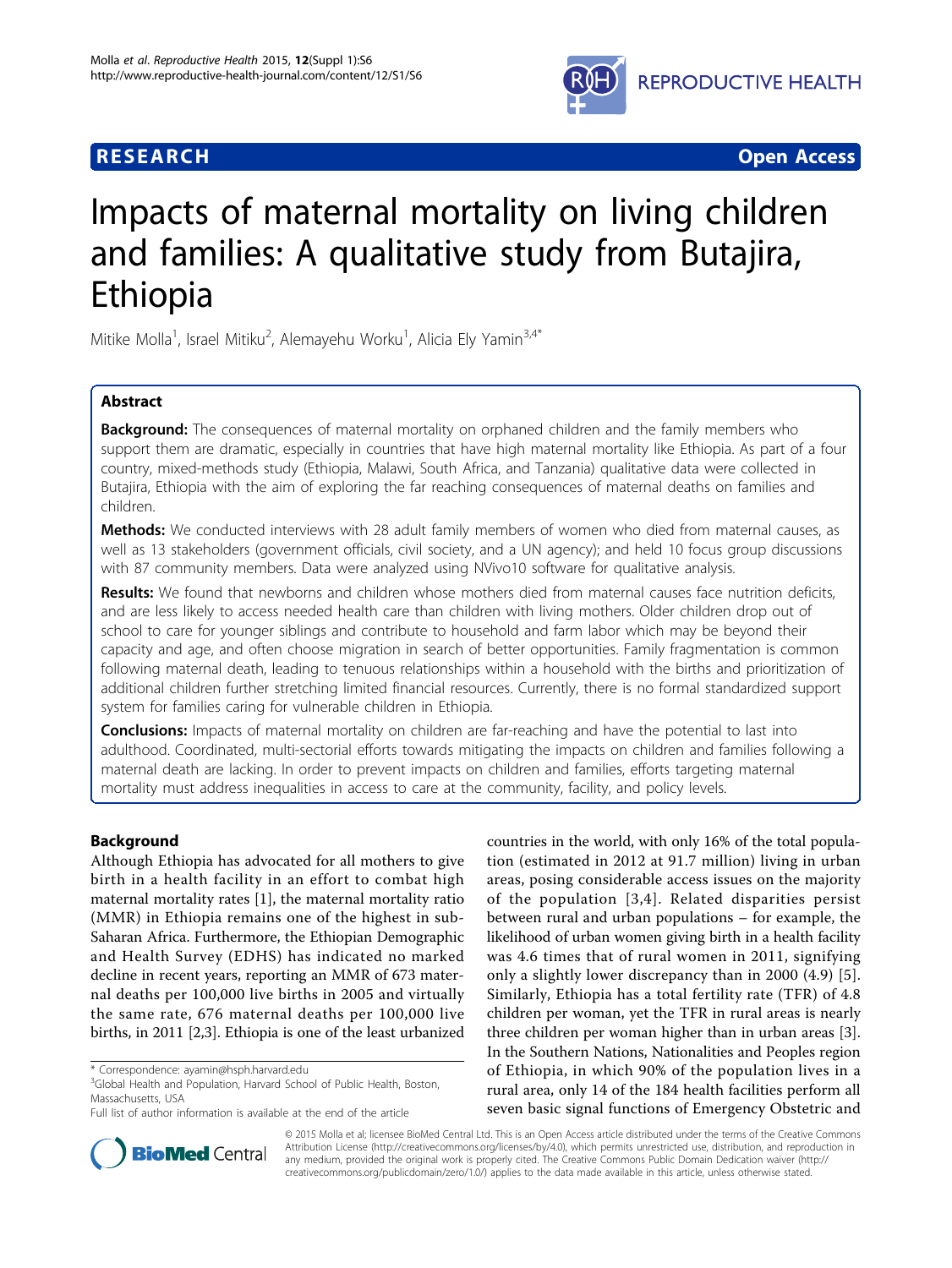Newborn Care (EmONC) and closer proximity to these care facilities has been linked to lower estimates of neonatal mortality [[6](#page-7-0)]. Moreover, while the under-five mortality rate in Ethiopia has declined by two-thirds, achieving Millennium Development Goal (MDG) 4, neonatal mortality which comprises roughly 50% of all infant deaths in Ethiopia, remains high at 37 deaths per 1,000 live births without significant decline in the past ten years [[2,3,7\]](#page-7-0).

It is well documented that infant and under five survival is highly correlated with child nutrition and other important child health care practices attributable to maternal involvement and prioritization of child health [[8-10](#page-7-0)]. For example, early and exclusive breastfeeding, a nutritional advantage only a mother can provide, has been shown to substantially lower the risk of neonatal death [[8\]](#page-7-0). Routine immunization, another critical health care practice which mothers prioritize, has similarly been associated with a reduced risk of infant mortality [[10\]](#page-7-0). Associations between maternal death and long term child health and survival however, are less understood. A growing body of literature is exploring the catastrophic effects of maternal death, loss of the primary caregiver, on older children in addition to newborns and infants [[11](#page-7-0)-[16](#page-7-0)]. The costs of maternal deaths on living children, family and other dependents are widespread, impacting future generations of individuals as well as overall wellbeing and economic progress at the country level. To this effect, evidence has shown that investing in the prevention of maternal mortality through the prioritization of the education, empowerment, and sexual and reproductive health and rights of women and girls is a cost effective intervention [[17\]](#page-7-0), saving the lives and promoting the livelihoods of mothers, children, and families [\[18\]](#page-7-0).

Though the magnitude of maternal death in Ethiopia has been documented [[2-4,7](#page-7-0)], the true toll of maternal mortality is under-valued; and long-term impacts on children, families, and communities have yet to be adequately explored. In order to contribute to the growing body of literature aimed at documenting these impacts, a four country, mixed methods study including South Africa, Malawi, Tanzania, and Ethiopia, was undertaken. This paper presents qualitative findings from the Butajira, Ethiopia study site; and demonstrates the extensive impact of maternal mortality on orphaned children.

# Methodology

# Study site, design and participants

The data presented here documents the impact of maternal deaths on living children in one of the oldest Demographic Surveillance System (DSS) sites, Butajira Rural Health Program in Butajira, Ethiopia. Butajira is a rural district situated in the former Meskan and Marko districts, in the Southern Nations, Nationalities, and Peoples' Regional State (SNNPR), approximately 130 kilometers from Addis Ababa. The Butajira Rural Health Program (BRHP) was initiated in 1986 to collect longitudinal demographic and health data and covers a population of 74,407 individuals comprising 12,407 households [[19\]](#page-7-0) within nine rural and one urban kebeles (villages) [[20\]](#page-7-0). This study employed in-depth qualitative research methods in five kebeles (villages) serviced by the BRHP: Bati, Dirama, Misrak Meskan, Dobena, and Butajira town K04. Nine health posts (one per rural kebele) provide most primary and preventive (including maternal and child health care) health services to the population, though three health centers and two hospitals (a zonal hospital and an NGO hospital) also service the area. Along with this qualitative study, results from a quantitative analysis on the impact of maternal mortality, using twenty-five years of BRHP DSS data, have been published elsewhere [[21](#page-8-0)].

The inclusion criterion was defined as the death of a woman during pregnancy, childbirth, or 42 days following the termination of the pregnancy, as per WHO standards [[14](#page-7-0)]. Data collection occurred between August and October 2013. Patient records from Butajira Zonal Hospital were used to identify women who had died from maternal causes. Snowball sampling was then used to identify family members of these women. Among the 28 maternal deaths captured, only one woman was divorced while 5 were in polygamous marriages and the rest were in monogamous marriages. Most women (n=15) had either primary or secondary education, and (n=15) delivered at home, Fourteen women were aged between 30-39, and nine left behind 3-5 children (Table [1](#page-2-0)). Topics covered in interviews with family members included: (1) general socioeconomic characteristics of the family; (2) drivers of maternal mortality and the impacts on the children and family; and (3) availability and accessibility of services for maternal orphans. If there was more than one child orphaned due to a maternal death, the impacts of the mother's death on each child were discussed.

Two sex-stratified Focus Group Discussions (FGD) were conducted in each of five kebeles (four rural and one urban kebele), totaling 87 participants. Roughly eight people participated in each FGD. FGD participants were identified using purposive sampling, and included teachers, traditional birth attendants, religious leaders, community health workers (health extension leaders), community leaders, farmers, and other community members. Topics covered in the FGDs included differences between families who were and were not affected by maternal mortality, impact of maternal deaths on living children from infancy through adolescence, and resilience.

Additionally, thirteen stakeholder interviews were conducted focusing on policies and programs available for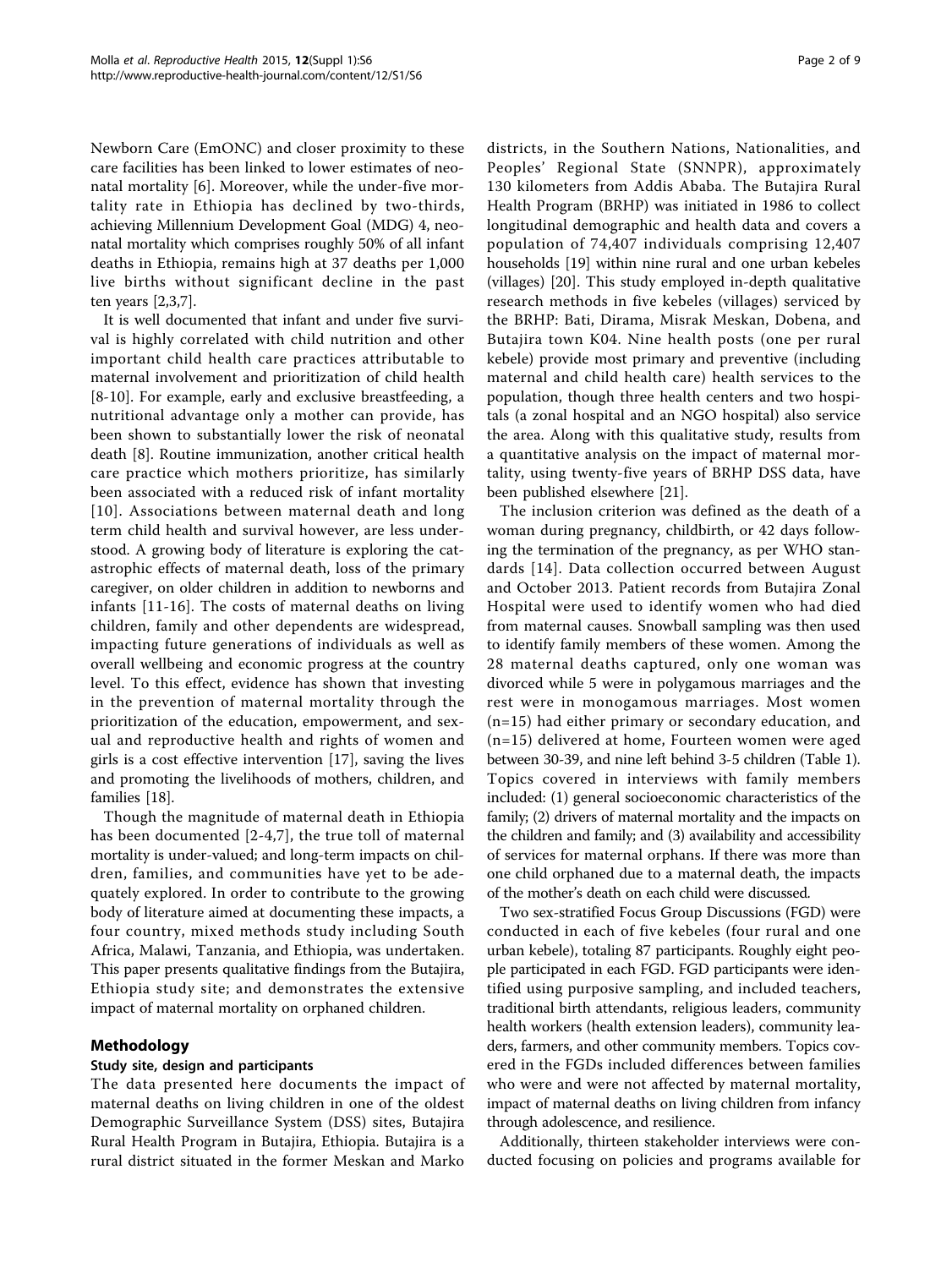#### <span id="page-2-0"></span>Table 1. Profile of women who died of maternal causes (n=28), Butajira, Ethiopia

| Variable                                                                       | Number                              |
|--------------------------------------------------------------------------------|-------------------------------------|
| Type of informant                                                              |                                     |
| Husband<br>Mother<br>Mother Father in law<br>Brother/sister<br>Nephew/ son     | 14<br>3<br>3<br>6<br>$\overline{2}$ |
| Age group                                                                      |                                     |
| $17 - 19$<br>20-29<br>$3 - 39$<br>40-49<br>No data                             | 4<br>3<br>14<br>3<br>4              |
| Marital status                                                                 |                                     |
| Married (monogamous)<br>Married Polygamous<br>Divorced                         | 22<br>5<br>1                        |
| Place of delivery                                                              |                                     |
| Home<br>Hospital<br>No data                                                    | 15<br>12<br>1                       |
| Education                                                                      |                                     |
| Illiterate<br>Primary 1-6<br>Secondary 7-12<br>Tertiary 12+ No data<br>No data | 10<br>9<br>6<br>1<br>$\overline{2}$ |
| ANC follow up                                                                  |                                     |
| Yes<br>Nο<br>No data                                                           | 13<br>5<br>10                       |
| Number of children left behind                                                 |                                     |
| First time pregnant<br>$1 - 2$<br>$3 - 5$<br>6-8<br><b>ND</b>                  | $\overline{2}$<br>8<br>9<br>4<br>4  |

maternal orphans, and challenges for implementing such programs and policies, such as financial issues and political will.

# Data collection

All data collection tools were prepared by the Harvard School of Public Health in English and translated into Amharic by a professional translator. The interviews were conducted by four lecturers from Addis Ababa University. All in-depth interviews and FGDs were conducted in a place selected by participants that provided optimum privacy.

Each in-depth interview and focus group took between 1.5 and two hours to complete. Family member and focus group participants also received 100 Ethiopian birr (\$5.00 USD) for the time spent. All interviews and focus group discussions were transcribed from the digital

recording and translated into English by an experienced professional.

#### Data analysis and interpretation

All interviews were imported and coded using NVivo 10 qualitative analysis software [[22](#page-8-0)]. The interviews were coded independently using an inductive approach by two members of the research team and discussed for differences and emerging codes. The findings were analyzed using phenomenological approach where meanings were assigned as per the informants' representation of the phenomenon. Salient quotes were used to express the experiences and perceptions of the informants.

#### Ethics statement

Study protocols were approved by the Harvard School of Public Health Institutional Review Board and by the Addis Ababa University, College of Health Sciences Institutional Review Board. Informed consent was read aloud verbatim by the research assistant or interviewers and all participants consented through either a signature or thumb print.

### Results

#### Household changes: caregiving and poverty

Unlike in Malawi, South Africa, or Tanzania [[13,15,16](#page-7-0)], we were not informed of any formal procedures regarding the care or placement of children with family members following a maternal death in Butajira. However, according to study participants, fathers rarely take on child care responsibilities following the death of a wife. In Butajira, common roles for women include providing child care, caring for the home, cooking, and generating supplemental income by selling handicrafts or agricultural products from their gardens, while men primarily carry the responsibility of earning income in farming. This gendered division of household duties leaves fathers unprepared to assume caregiving responsibilities and fulfill the needs of the family without support following a maternal death. Husbands reported that their capacity in handling their families was halved because of their wives' deaths. As one informant described:

..I am hurt, I had sold my land and I am renting the rest, I only have this land am still in grief. My late wife used to support me by taking care of the household chores and also she used to sell 'khat' and cabbage…

The effects of losing any supplemental income generated by their wives, compounded by extensive funeral costs and time spent away from work for funeral ceremonies, often transformed a family's economic outlook. Funeral costs rapidly deplete a family's available resources and force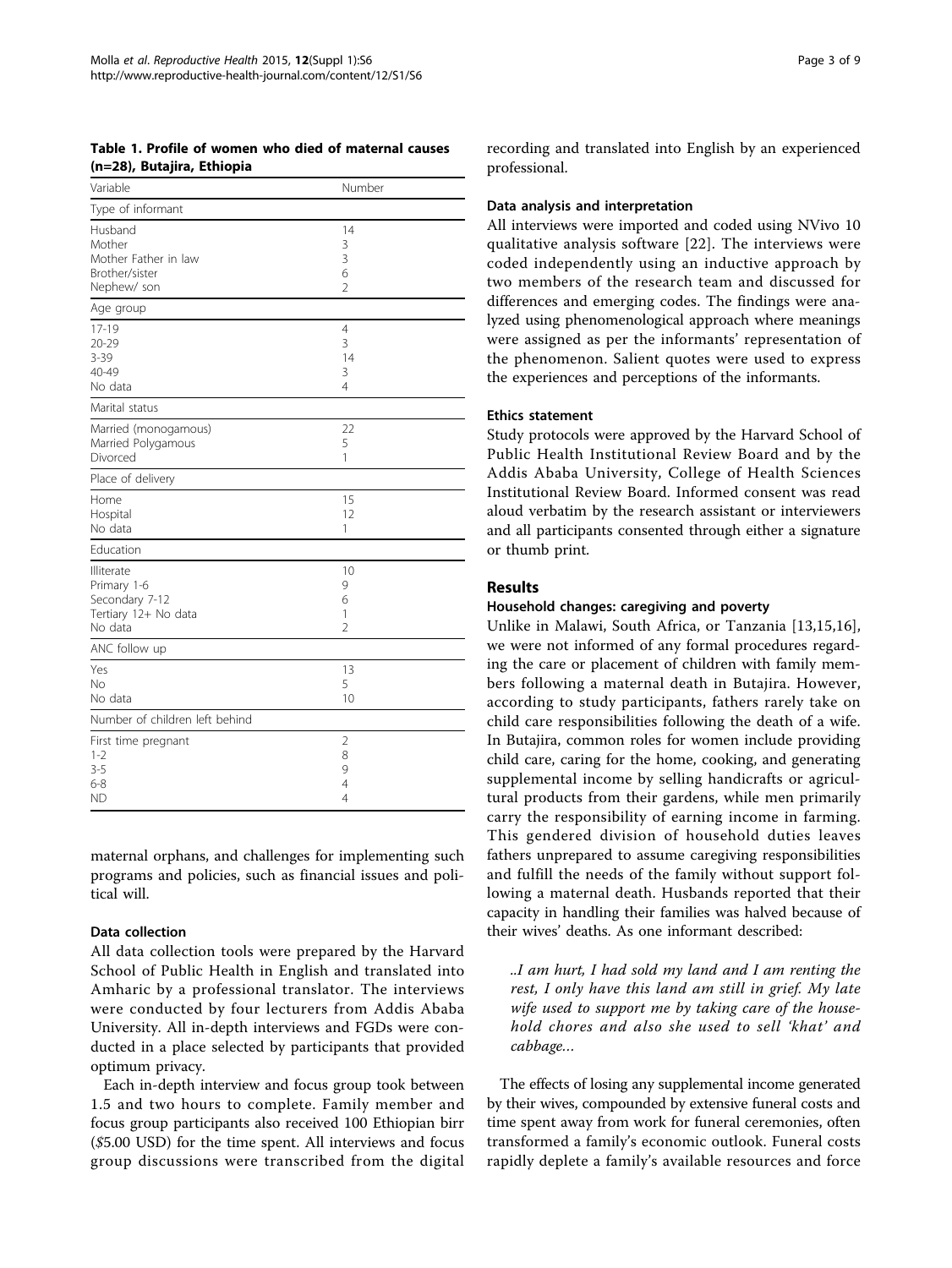households to utilize reserves that have been saved up over time; or sell valuable, often income-earning assets, leaving families in substantially lower economic positions than they were prior to the maternal death [[23,24\]](#page-8-0). As this informant shared,

It [the reason why I stopped farming and am now renting my land] is because of the condition of our life and the weather conditions were not good, so, the production became less. And when we became short [financially] to afford the necessary things [I rented the land out]. But before her death we used to support each other to fulfill our needs. Life is not as easy when you lead it alone as when you have a partner.

Half of the family members interviewed described situations in which families were given support by family on the maternal or paternal side, including taking childcare responsibilities on completely, or providing housing, cooking, material goods such as clothing or school exercise books, and money; and eight described situations in which financial and/or emotional support was offered by the surrounding community. This support, while often critical to the health and well-being of the family suffering a loss, diminishes the supporting family's capacity to meet their own needs. As this grandmother supporting her son's infant child explained, "I used to work in the market, but I cannot go out of the house now as I have to take care of the newborn. One of my daughters had also dropped out of school to help me..."

Re-marriage following a maternal death came up in many interviews as a contested issue. While re-marriage is seen as an option for offsetting the burden of child and household care responsibilities that fathers and supporting family and community members feel following a mother's death, participants explained that, in practice, bringing a new wife into the home often leads to family disputes regarding the division household labor, both between children and their stepmothers and between husbands and their new wives. Some participants perceived stepmothers as likely to mistreat orphaned children, especially if they have biological children of their own to care for. Only three participants relayed positive experiences or opinions regarding relationships with stepmothers (i.e. improvements in the care of orphans following a re-marriage), whereas fifteen shared negative opinions, or personal experiences of stepmothers refusing to provide care to children (i.e. cooking for them), or, more often, of frequent arguments at home between stepmothers and step children. As this father explained,

she [stepmother] was good, [but] her behavior has changed since she had her own kid... the children

[maternal orphans] argue with her most of the time, when I [father] try to mediate, they say she is not fair, she gives more food for her children than us... I am planning to send the older one to Addis, he may lead a better life there...

As noted, girl children are often forced to fill their mother's role in the home following a maternal death, even at a young age and at the expense of an education, because fathers do not tend to take on what are considered female responsibilities following a maternal death. One father explained that, because he had to attend to farming and there was no one to "look after the house" following his wife's death, his daughter had to drop out of school to take on those responsibilities, and got married three years later, never returning to her studies. One focus group participant described the household responsibilities that girl children take on as follows:

It's obvious, if she doesn't have a mother it's she who will do everything, everything that her mother used to do. Males, they don't spend much time at home and they expect a lot from her. It's her who will discuss with the father on the subject of buying something for the house, boiling coffe etc. She is responsible for everything…if the daughter in the family is old enough to do some house works, she will be the one in charge: she will clean the house, clothes, dishes etc.

We also were informed on multiple occasions of older daughters dropping out of school in order to work and contribute to the family's income. While this occurrence is not unique to families who have lost a mother, participants felt that the impacts of these situations on children were worsened when they did not have a mother versus a father.

I know of man with similar cases for instance. The mother is not alive. So, the father is raising the children and the older daughters are working as maids in this town. And when we compare families who lost the mother with families who lost the father the one who lost the mother suffers more than the other one.

### Impact on neonatal survival

While fourteen infants were born alive to the 28 women who died from maternal causes, only 3 survived to 6 months. According to key informants and FGD participants, causes of neonatal deaths in the community were mainly lack of proper feeding, especially breast feeding, due to lack of a mother. Most family members interviewed indicated that formula was unaffordable, and while health facilities provided the feeding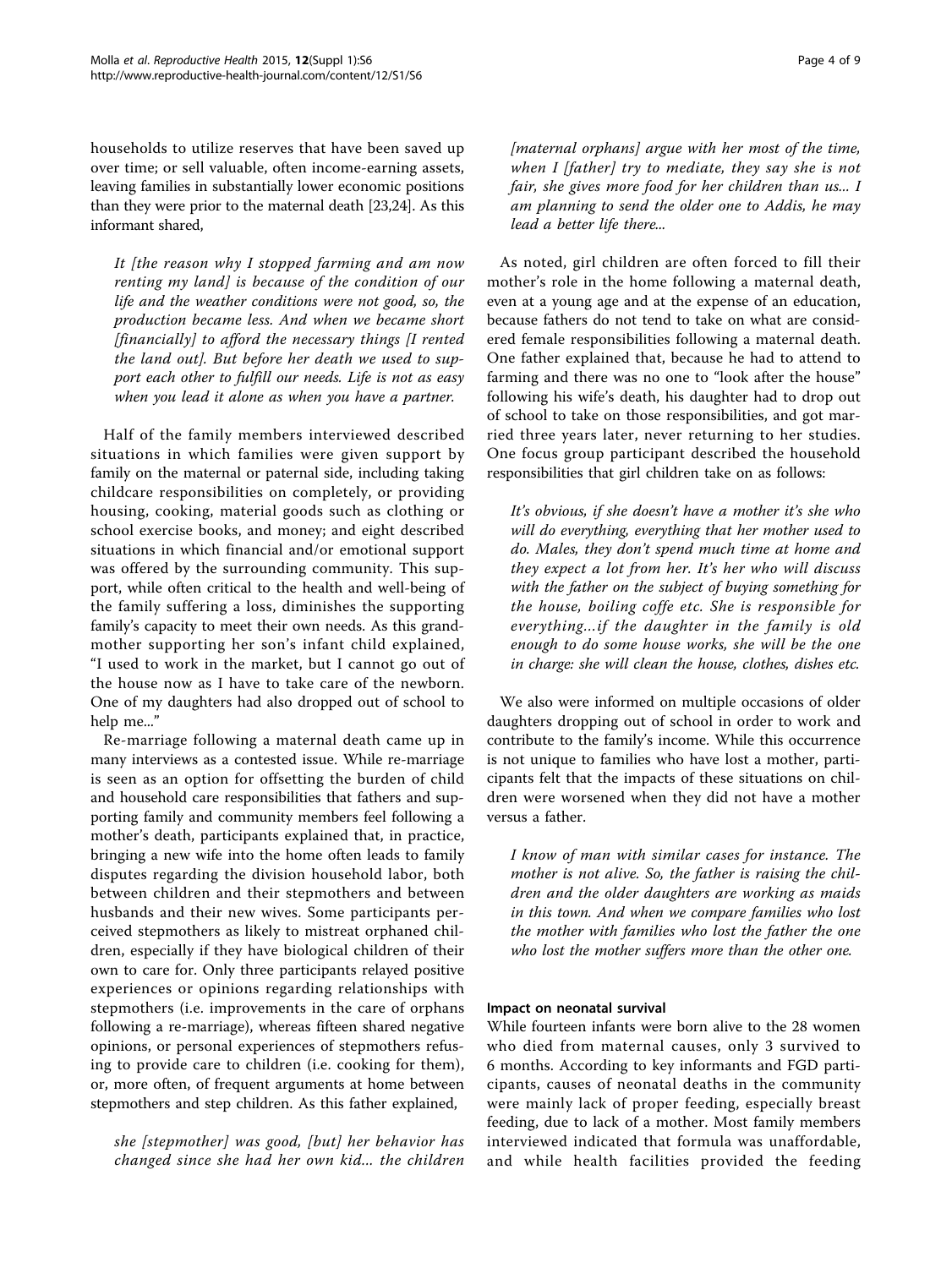supplement "plumpy' nut" for free, caretakers reported using it for primary rather than supplemental feeding, and observed that, as such, it had a limited effect on child survival. Participants uniformly expressed that the growth and nutrition of children who were breastfed and cared for by their mothers was exponentially greater than that of orphaned children:

But in general, whatever kind of good treatment he is receiving, a kid who lost his mom and a kid who lives with his mom cannot be the same. If his mother is alive, the kid could grow with health, receiving simply his mom's breath, breast feeding and her warmth.

Participants reported using a mixture of infant feeding types, such as cow and goat's milk, powdered milk, formula, and community members' breast milk, to feed maternal orphans. Six participants mentioned foods not suitable for infants, such as cabbage, tea, and traditional dishes, such as "mitin", which is comprised of sorghum, peas, teff flour and barley. Interestingly, while participants generally felt that breastfeeding maternal orphans by grandmothers, female relatives, or other breastfeeding women in the community was a common and beneficial practice, a few felt that using "mixed" breast milk to feed infants was harmful to infants, causing ill health. One family member specifically noted the danger of transmitting disease via breast milk, while others attributed poor infant health generally to being fed by multiple women:

The reason why his body has swollen was because he breast fed by numerous women. Had he got his mother's breast milk that would have not been the case. He was [breast-fed] by many women just because they wanted to save his life, and he was not felt well anyway, being breast-fed by numerous women is not good/healthy.

# Health and health care seeking

In addition to the financial and household related burdens felt by a family following a maternal death, stakeholders, family members, and focus group participants described differences in child health and health care seeking for families who have and have not experienced a maternal death:

No one will bother and take a child to health institution at exact time for immunization. So its day for immunization will be forgotten and pass unless a mother is alive. A mother will wash, feed and immunize her child [in a] timely [manner] which couldn't be true for any other person. Me myself if I had a child I will never leave him for a moment and give all necessary care every time but if I raise other's child I will not bother as I do for my child

As the focus group participant cited above notes, even step-mothers and female care givers who step in to help a family following a maternal death will not prioritize the health of maternal orphans the same way they will for their own children. Several male care-givers (fathers and family members) explained that they often delay seeking health care for their children, hoping that they will get better on their own and therefore will not need costly medical treatments, which become more challenging to afford due to the loss of income generated and funeral ceremony costs incurred following a maternal death. As one father explained:

A: When his case worsens, I take him to the hospital, these days, it is better Q: So you spent a lot for medical fees? A: Yes a lot Q: Did you have to sell anything to take the baby to the hospital? A: Yes Q: What did you sell, for example to provide milk etc…? A: Yes, we had an ox; we sold it

Moreover, prior negative experiences at the facility level—such as perceived inadequate care and multiple transfers—as well as costs incurred paying for services and traveling to and from facilities, led to further hesitations to seek care at the community level. As one stakeholder explained, "To tell the truth, there is nobody who hates comfort, it is because of financial problem. It is those who have financial problem that do not want to give birth at health facility".

Though poverty affects the majority of families in the study area, and while women are often unable to access maternal health care due to intersecting barriers of poverty, distance to the health facility, and lack of decision making power, participants consistently explained that when mothers are alive, they make every effort to get their children the health care that they need, even if they are not the primary decision makers for the family, as they often are not. As this key informant stated,

A mother is everything for a family. Father may think for his family but not as mother does; when a child gets sick she will notice and take[him or her] to the health institution or raise the idea to take [him or her] as prompt as possible with the father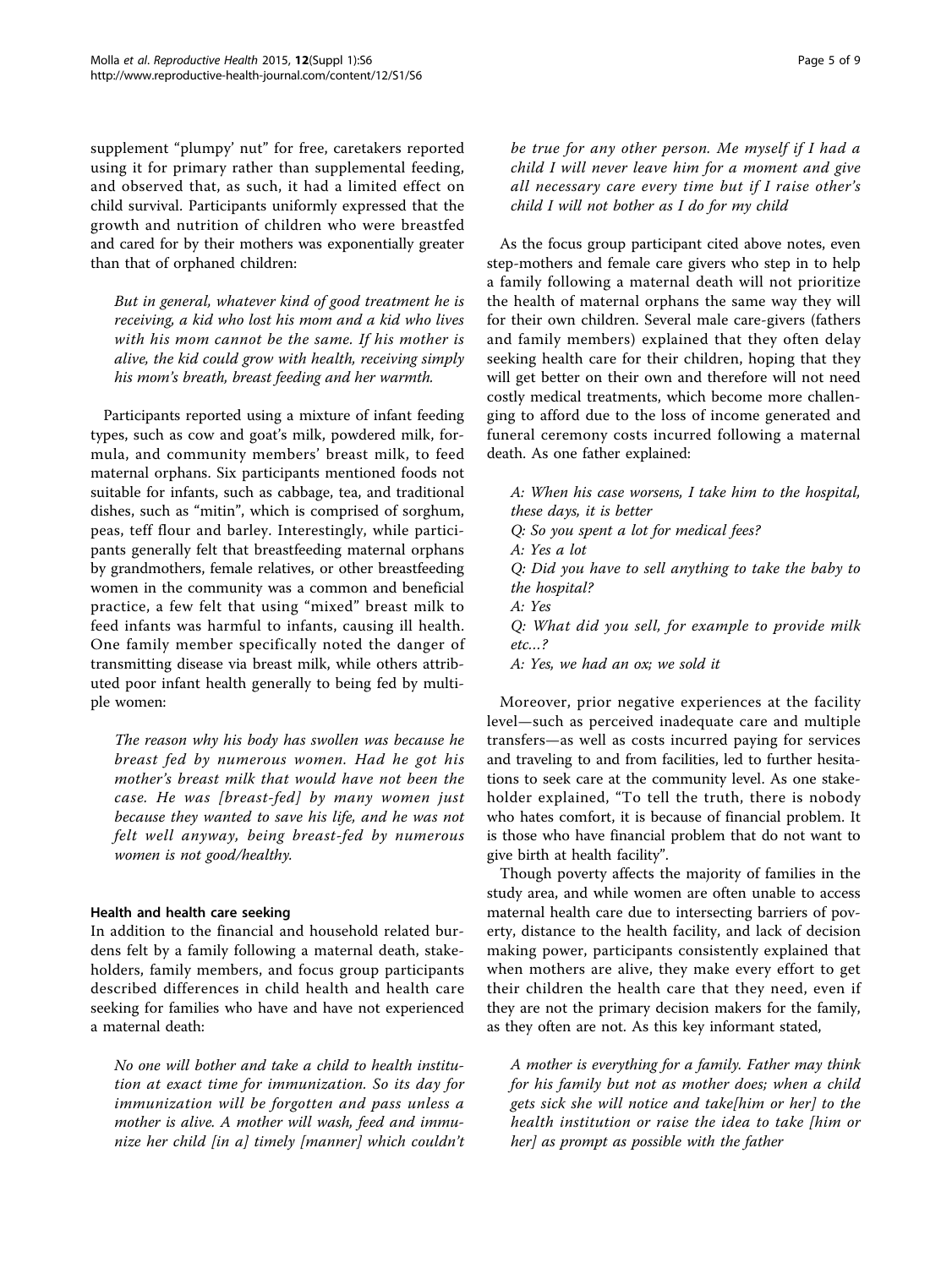As reflected in this and other emerging themes related to migration and education of orphan children, when children lose their mother, they lose their primary advocate.

# Impacts on older children: education, early marriage, and migration

As previously described, girl children were more likely to drop out of school following the death of a mother, given cultural gender norms regarding men and women's roles. However, participants described additional circumstances that commonly necessitate school drop out for boy and girl children. For example, though school is free in rural Ethiopia, educational costs related to clothing, exercise books, pens, etc. prevented children from attending school. While older girl children dropped out to care for younger siblings and take care of the house, boy children were required to help their fathers or caretakers in manual labor, such as farming, which prevented them from studying and eventually led to drop out. As this family member described:

Had their mother been alive, for example, they would not be going to look after the cattle, also they would have been studying after they came back from school, they could get a better education too. They are not learning as they are supposed to because of her absence.

Again the theme of a mother's love and guidance permeated discussions of education. Participants explained that, without a mother to provide encouragement, or to prioritize children's nutrition at home, children lost motivation to attend school:

They come back from school and can't find food because their mother isn't around. They can't learn [and are] hungry and thirsty and their morale is reduced, I think…He could be a bright student but his mother is not there to tell him to study etc…For example, I am ignorant but I come from an educated family, my mother loved it when her children studied, and she managed to do some trade and send them to school…

Migration to work in major cities in the region or in Middle Eastern countries was another common outcome for children following a maternal death, for girls and boys. In interviews with family members, we heard of nine children who migrated out of Butajira for work; 3 of whom were male. Though specific jobs were not always disclosed, working in food service (boys) or as a house maid (girls) was reportedly common. Participants

described situations in which children asked to be sent by their families to work in the Middle East, in order to make money and/or leave tenuous relationships with step-mothers behind; as well as situations in which guardians made the decision to send their children, because they couldn't afford to send them to school, or felt that working abroad offered them the best financial outlook. Though migration for work is a common occurrence amongst poor youth in the region, participants shared that losing a mother greatly contributed to a child's likelihood of migration: "had her mother been alive she could have been enjoying her mother's love here… also she wouldn't have gone abroad".

# Available support

Our findings indicated that there was no structured support system for maternal orphans. Stakeholder informants described that, while various NGO's offer support systems for children, they are mostly directed to orphans from HIV, and are neither well organized nor systematized, as different NGOs cover different geographic areas and take different approaches to their programming. A stakeholder from one of the Ministries indicated the lack of systematic response as follows, "Though the country has adopted a child protection policy, it is poorly implemented and [there is] no coordination among sectors"

Child health and social protection programs and policies do not overlap; as this stakeholder went on to explain. While health extension workers have the capacity to conduct household assessments following a maternal death, they face competing service delivery priorities and which limit their involvement with communities. Coordinated efforts between health facilities, NGOs, Ministries, and communities, cutting across health and social welfare are needed to prevent maternal orphans from slipping through the cracks. In addition to this, however, several stakeholders also mentioned the need to improve quality at health facilities, to prevent maternal deaths in the first place. According to one stakeholder at the facility level:

What I want to say is that, the government policy is good, but the nurses and midwifes also other professionals have to get additional trainings in order to made them fit. Right now there is a problem of quality, but not quantity; a lot of things have to be done by the midwifes and by the nurses, in order not to make mothers die, we have to be able to refer the mothers immediately after detecting the risks when they are on anti-natal care and this is done in every health facility so, I believe that there is a quality problem on the professionals.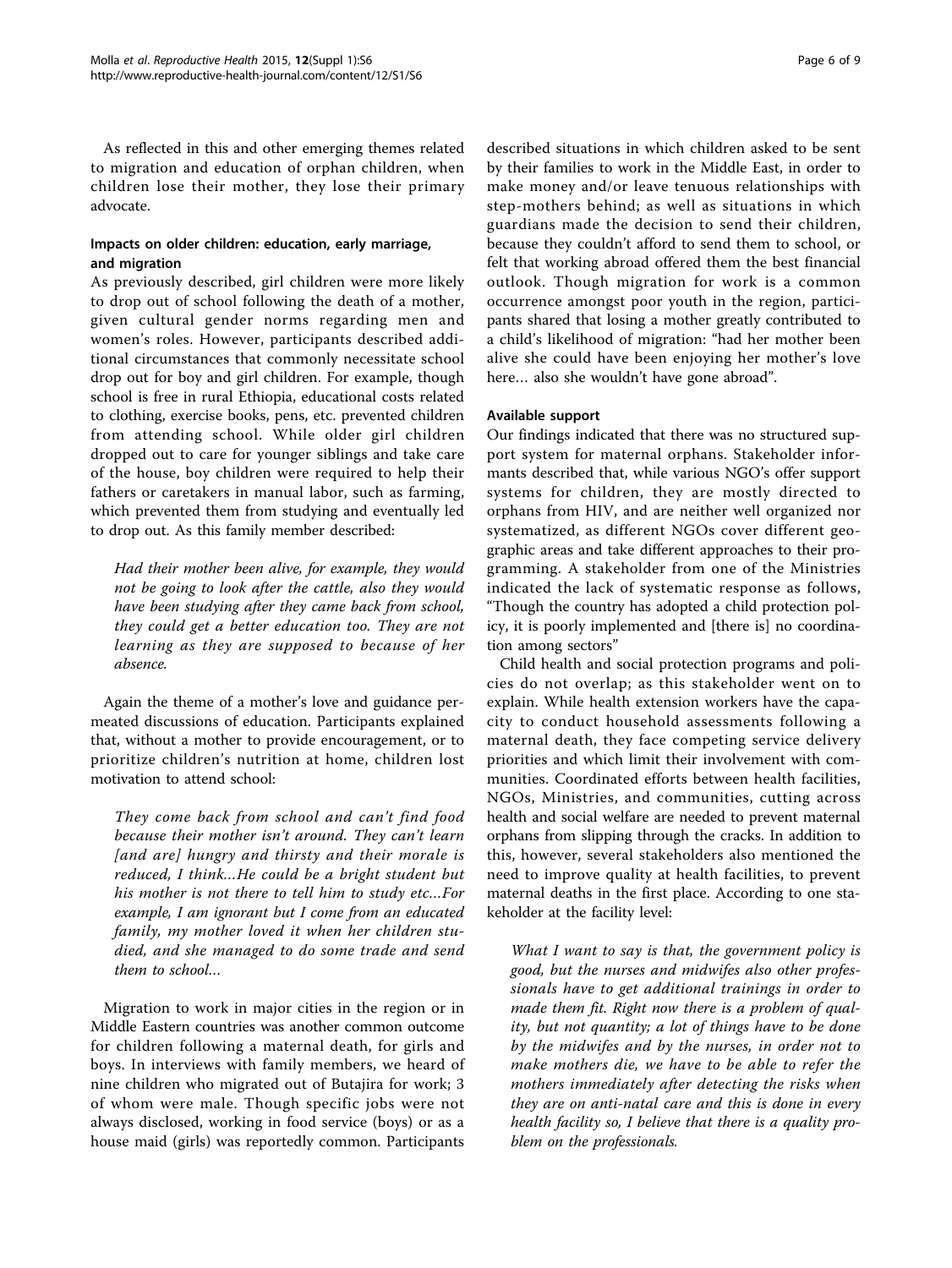## **Discussion**

This study has highlighted the burden which families and children face following a maternal death. Without a mother, newborns and children face nutrition deficits, impacting their survival and growth; and older children drop out of school to care for younger siblings and contribute to household and farm labor which is often beyond their capacity and age, and often choose early marriage or migration in search of better opportunities. Family fragmentation is common following maternal death, leading to tenuous relationships within a household with the births and prioritization of additional children further stretching limited financial resources.

Our finding regarding sub-optimal infant feeding practices among maternal orphans supports existing literature from low resource settings [\[8](#page-7-0),[11](#page-7-0)[,25\]](#page-8-0). Moreover, a recent community-based nested case control study in rural east Ethiopia found that children whose parents did not jointly decide on the treatment of a sick child, mothers' lack of facility access, and non-exclusive breast-feeding were significantly more likely to experience wasting [[26\]](#page-8-0). Considering that maternal mortality exacerbates each of the aforementioned predictors, it is reasonable to hypothesize that maternal orphans face worse odds of malnutrition and wasting.

Underpinning all themes uncovered in our analysis was the perception of mothers as the primary nurturers of and advocates for their children. Participants continually stated that the lives and opportunities for their children would have been greatly improved had their mothers lived. These sentiments compliment research that has begun to more rigorously investigate the role that women's agency plays in child health. A case-control study in Butajira found low decision making capacity of women to be associated with three fold greater odds of under-five mortality in adjusted analyses [[27\]](#page-8-0). Similarly, a recent study on EmONC access in the SNNP region found differences in maternal autonomy to contribute to overall and socio-economic inequalities in early neonatal mortality [[6\]](#page-7-0).

We found that, following a maternal death, children may be separated, placed with various relatives, or remain under the care of their father, and sometimes, step-mother. Where to place children appears to be a complicated question, depending upon multiple factors such as family size and connectedness, economic status, distance, father's marital status, and the ages of the children left behind. Research from the Amhara and Oromia regions of Ethiopia suggests that newborns are not valued until the  $40^{th}$  day of life [\[28](#page-8-0)], which may be related to the lack of standard or formal decision making processes regarding the placement of children, as well as to our finding of heightened neonatal mortality following a maternal death. We also saw that men, as a result of defined traditional gender roles, are generally unable to assume household responsibilities in the absence of their wives as they have never been involved in chores or childcare and are consequently ill-equipped to incorporate these tasks into their daily routines. As a result, orphaned girls are the first line victims who drop out of school to substitute for their mothers in caring for their younger siblings and tending to household chores. Other studies similarly showed that young girls in the region, including orphans, are often forced to prioritize household labor and childcare over education, impacting future economic opportunities [[13,](#page-7-0)[29,30\]](#page-8-0). Though labor migration is not specific to maternal orphans, key informants indicated that migration was often viewed as choice, made by girls and/or their families to escape the overwhelming household responsibilities put on them following a maternal death. A study conducted to assess female international labor migration in Ethiopia also cites the unfair division of domestic responsibilities and traditional gender roles as contributing factors for girls dropping out of school early and subsequently traveling to the Middle East to find work in the informal labor market [[29\]](#page-8-0). While the ability to travel to Arab countries to work is often perceived as an advantage because these countries are much wealthier than Ethiopia and hold the promise of well-paid opportunities, the majority of the girls and women who migrate to the Middle East do so through illegal channels and are exploited and abused upon reaching their destination [[29\]](#page-8-0). This reality is unknown to many Ethiopian families who are misinformed and view this as a chance for girls and women to earn their own living and provide money to their families, rather than a source of family fragmentation [\[29](#page-8-0)].

This study is not without limitations. Qualitative study findings are not generalizable outside of the study population and our small sample size and study design eliminate our ability to examine questions of causality. However, these findings contribute to a growing literature that is documenting the impacts of maternal mortality in developing countries. This is the first study of its kind in Ethiopia; and study findings are consistent with other emerging evidence [[12-14](#page-7-0),[16](#page-7-0),[21](#page-8-0),[31](#page-8-0)], solidifying their importance in shaping future development priorities after the millennium development goals.

# Conclusions

In addition to the need to improve services aimed at mitigating impacts of maternal death on children, such as enhancing systemic linkages between health and social welfare programs, and strengthening social protection schemes to better address the needs of vulnerable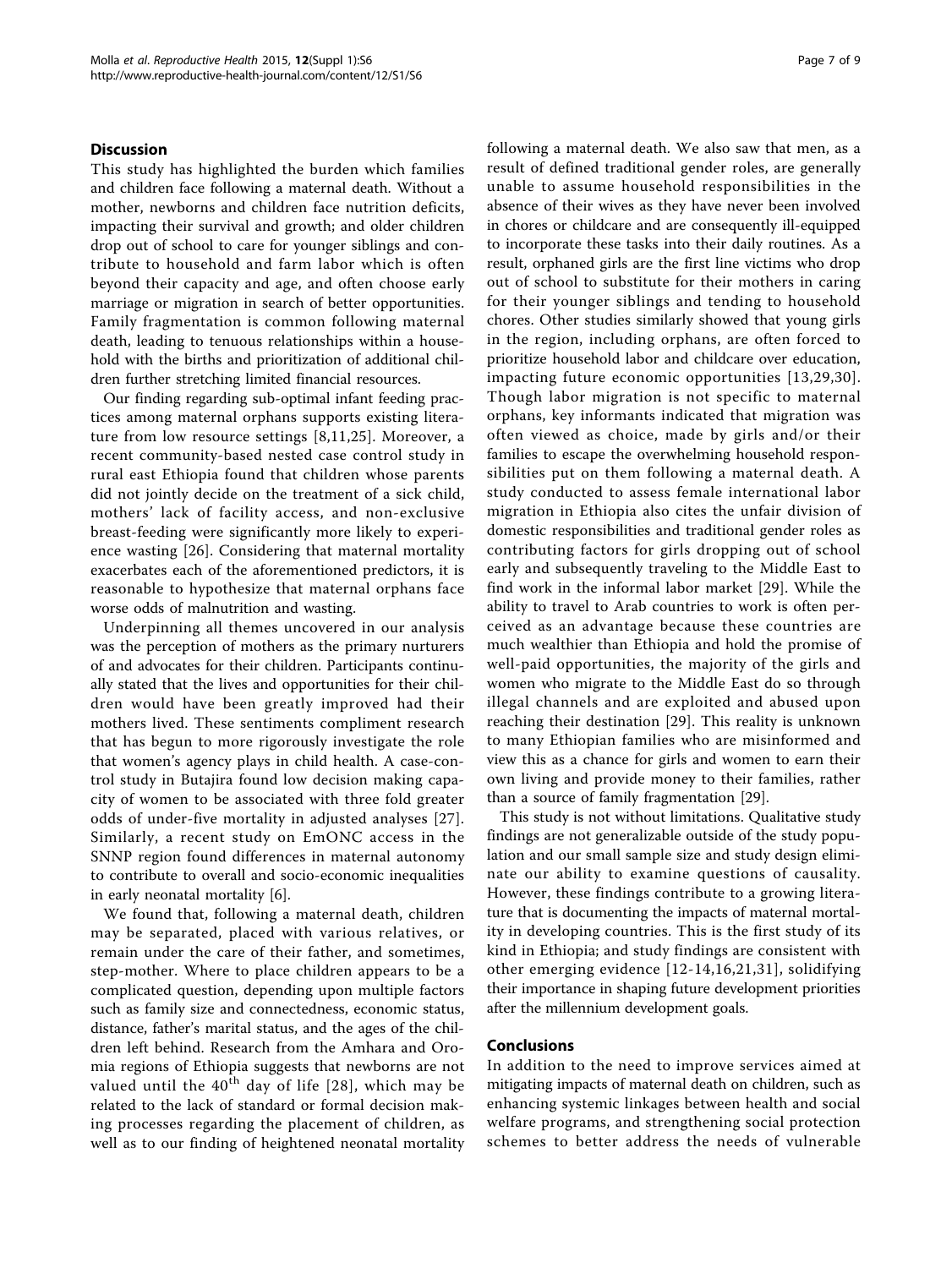<span id="page-7-0"></span>children and families, our findings support the need to redouble efforts to combat maternal deaths, which are the root cause of the impacts on families and children documented here. Maternal mortality is a human tragedy that could be averted through widespread provision of emergency obstetric and neonatal care, skilled birth attendance, and increased use of contraceptive methods [[32](#page-8-0),[33](#page-8-0)]. While interventions targeting safer pregnancy and childbirth have been evidenced in many resourcepoor countries including Ethiopia [17], 90% of women delivered at home in 2011 [3]. Eliminating inequalities in women's access to fully equipped facilities [5,6], and improving women's perceptions of facility delivery through the promotion of respectful maternity care, for example [[34](#page-8-0)-[36\]](#page-8-0), are imperative to closing the gap in excess mortality globally among poor women of reproductive age. Until the value of women as irreplaceable pillars of families and communities is recognized, we will continue to see the devastating ripple effects of their deaths play out in the lives of their children.

# Peer review

Reviewer reports for this article can be found in Additional file 1.

# Additional material

[Additional file 1:](http://www.biomedcentral.com/content/supplementary/1742-4755-12-S1-S6-S1.pdf)

#### Competing interests

The authors of this paper have no conflicts of interest to report.

#### Authors' contributions

MM: Participated study design, coordinated the study, analyzed the data and drafted the paper. AY: Designed the study, conducted interviews, analyzed the data, and structured the paper. IM: Coordinated the fieldwork, analyzed the study and commented on the draft. AW: Participated in study design and coordination. All authors read and approved the final manuscript.

#### Acknowledgments

We gratefully acknowledge the following for their contributions to this research: the BRHP field site; focus group and interview participants; the John and Katie Hansen Family Foundation; and Emily Maistrellis, Melanie Norton, and Vanessa Boulanger at the FXB Center for Health and Human Rights at Harvard University.

#### Declarations

This article has been published as part of Reproductive Health Volume 12 Supplement 1, 2015: True costs of maternal death. The full contents of the supplement are available online at [http://www.reproductive-health-journal.](http://www.reproductive-health-journal.com/supplements/12/S1) [com/supplements/12/S1](http://www.reproductive-health-journal.com/supplements/12/S1). Publication charges for this supplement were funded by Family Care International and the FXB Center for Health and Human Rights.

#### Authors' details <sup>1</sup>

<sup>1</sup>School of Public Health, College of Health Sciences, Addis Ababa University, Addis Ababa, Ethiopia. <sup>2</sup>Department of Public Health, College of Medicine and Health Sciences, Wollo University, South Wollo, Dessie, Ethiopia. <sup>3</sup>Global Health and Population, Harvard School of Public Health, Boston,

Massachusetts, USA. <sup>4</sup>François-Xavier Bagnoud Center for Health and Human Rights, Harvard University, Boston, Massachusetts, USA.

#### Published: 6 May 2015

#### References

- 1. Federal Democratic Republic of Ethiopia Ministry of Health: Health Sector Development Program IV 2010/11-2014/15. 2010, Accessed April 12, 2014, from: http://phe-ethiopia.org/admin/uploads/attachment-721-HSDP%20IV% 20Final%20Draft%2011Octoberr%202010.pdf.
- 2. Central Statistical Agency, ICF International: Ethiopian Demograpic and Health Survey 2005. 2006, Accessed July 8, 2014, from: http://dhsprogram. com/pubs/pdf/FR179/FR179[23June2011].pdf.
- 3. Central Statistical Agency, ICF International: Ethiopian Demographic and Health Survey 2011. 2012, 267-271, Accessed July 8, 2014, from: http:// dhsprogram.com/pubs/pdf/FR255/FR255.pdf.
- 4. WHO African Region: Ethiopia statistics summary (2002-present). Accessed July 8, 2014, from: http://dhsprogram.com/pubs/pdf/FR255/FR255.pdf.
- 5. Yesuf EA, Kerie MW, Calderon-Margalit R: [Birth in a health facility](http://www.ncbi.nlm.nih.gov/pubmed/24751600?dopt=Abstract) [inequalities among the Ethiopian women: results from repeated national](http://www.ncbi.nlm.nih.gov/pubmed/24751600?dopt=Abstract) [surveys.](http://www.ncbi.nlm.nih.gov/pubmed/24751600?dopt=Abstract) PLoS One 2014, 9(4):e95439.
- 6. McKinnon B, Harper S, Kaufman JS, Abdullah M: [Distance to emergency](http://www.ncbi.nlm.nih.gov/pubmed/24750556?dopt=Abstract) [obstetric services and early neonatal mortality in Ethiopia.](http://www.ncbi.nlm.nih.gov/pubmed/24750556?dopt=Abstract) Trop Med Int Health 2014, 19(7):780-790.
- 7. Central Statistical Authority, ORC Macro: Ethiopa Demographic and Health Survey 2000. 2001, Accessed July 8, 2014, from: http://dhsprogram.com/ pubs/pdf/FR118/FR118.pdf.
- 8. Edmond KM1, Zandoh C, Quigley MA, Amenga-Etego S, Owusu-Agyei S, Kirkwood BR: [Delayed breastfeeding initiation increases risk of neonatal](http://www.ncbi.nlm.nih.gov/pubmed/16510618?dopt=Abstract) [mortality.](http://www.ncbi.nlm.nih.gov/pubmed/16510618?dopt=Abstract) Pediatrics 2006, 117(3):e380-e386.
- 9. Schroeder DG, Brown KH: [Nutritional status as a predictor of child](http://www.ncbi.nlm.nih.gov/pubmed/7923536?dopt=Abstract) [survival: summarizing the association and quantifying its global impact.](http://www.ncbi.nlm.nih.gov/pubmed/7923536?dopt=Abstract) Bull World Health Organ 1994, 72(4):569-579.
- 10. Kristensen I, Aaby P, Jensen H: [Routine vaccinations and child survival:](http://www.ncbi.nlm.nih.gov/pubmed/11110734?dopt=Abstract) [follow up study in Guinea-Bissau, West Africa.](http://www.ncbi.nlm.nih.gov/pubmed/11110734?dopt=Abstract) BMJ 2000, 321(7274):1435-1438.
- 11. Ronsmans C, Chowdhury ME, Dasgupta SK, Ahmed A, Koblinsky M: [Effect](http://www.ncbi.nlm.nih.gov/pubmed/20569842?dopt=Abstract) of parent'[s death on child survival in rural Bangladesh: a cohort study.](http://www.ncbi.nlm.nih.gov/pubmed/20569842?dopt=Abstract) Lancet 2010, 375(9730):2024-2031.
- 12. Anderson FW, Morton SU, Naik S, Gebrian B: [Maternal mortality and the](http://www.ncbi.nlm.nih.gov/pubmed/17265193?dopt=Abstract) [consequences on infant and child survival in rural Haiti.](http://www.ncbi.nlm.nih.gov/pubmed/17265193?dopt=Abstract) Matern Child Health J 2007, 11(4):395-401.
- 13. Yamin AE, Boulanger VM, Falb KL, Shuma J, Leaning J: [Costs of inaction on](http://www.ncbi.nlm.nih.gov/pubmed/23990971?dopt=Abstract) [maternal mortality: qualitative evidence of the impacts of maternal](http://www.ncbi.nlm.nih.gov/pubmed/23990971?dopt=Abstract) [deaths on living children in Tanzania.](http://www.ncbi.nlm.nih.gov/pubmed/23990971?dopt=Abstract) PLoS One 2013, 8(8):e71674.
- 14. Family Care International, International Center for Research on Women, KEMRI/CDC Research and Public Health Collaboration: A Price too high to bear: the costs of maternal mortality to families and communities. Summary of research findings. 2014, Accessed June 10, 2014, from: http:// www.familycareintl.org/UserFiles/File/Price%20Too%20High%20Technical% 20Brief.pdf.
- 15. Knight L, Yamin AE: "Without a mother": qualitative findings about the impacts of maternal mortality on families in KwaZulu-Natal, South Africa. Reproductive Health 2015, 12(Suppl 1):S5.
- Bazile J, Rigodon J, Berman L, Boulanger VM, Maistrellis E, Kausiwa P, Yamin AE: Intergenerational impacts of maternal mortaility: findings from rural Malawi. Reproductive Health 2015, 12(Suppl 1):S1.
- 17. Sibley LM, Tesfaye S, Fekadu Desta B, Hailemichael Frew A, Kebede A, Mohammed H, et al: Improving maternal and newborn health care delivery in rural Amhara and Oromiya regions of Ethiopia through the Maternal and Newborn Health in Ethiopia Partnership. Journal of Midwifery & Womenâ€™s Health 2014, 59(Suppl 1):S6-S20.
- 18. Ye F, Wang H, Huntington D, Zhou H, Li Y, You F, et al: [The immediate](http://www.ncbi.nlm.nih.gov/pubmed/22701649?dopt=Abstract) [economic impact of maternal deaths on rural Chinese households.](http://www.ncbi.nlm.nih.gov/pubmed/22701649?dopt=Abstract) PLoS One 2012, 7(6):e38467.
- 19. Butajira Rural Health Programe Data base. 2013.
- 20. Berhane Y, Wall S, Kebede D, Emmelin A, Enquselassie F, P B: Establishing an epidemiological field laboratory in rural areas-potentials for public health research and interventions: The Butajira Rural Health Program 1987-99. Ethiop J Health Dev 1999, 13(11):1-47.